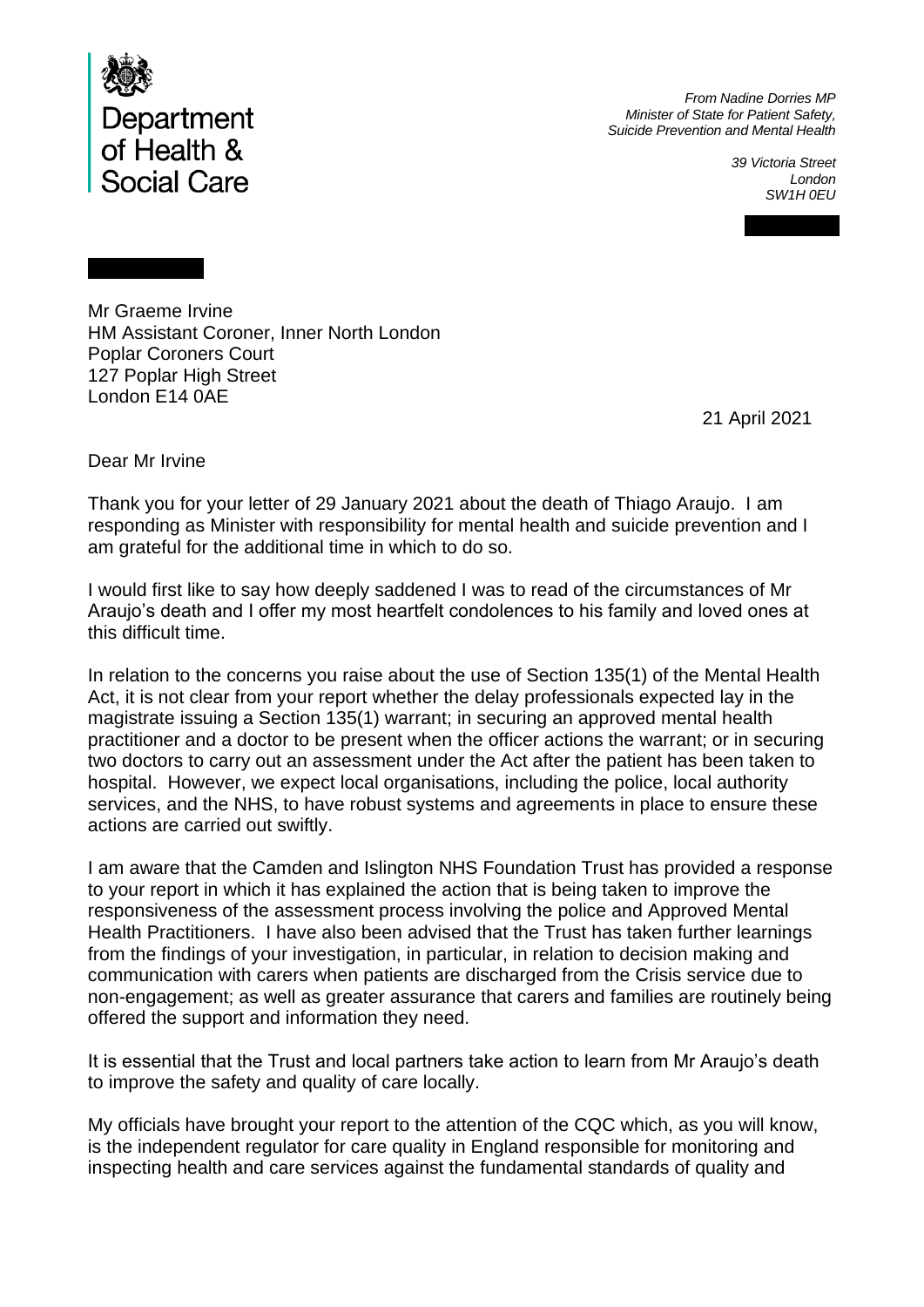safety, with the ability to take action where providers of services are not meeting their legal obligations.

I would like to assure you that we are taking action nationally to ensure that people with severe mental illnesses and people in crisis can access timely support.

We remain committed to expanding and transforming mental health services in England. This commitment is backed by an additional £2.3 billion by 2023/24 through the NHS Long Term Plan. This funding will ensure that at least 370,000 adults with severe mental illness have greater choice and control over their care and are supported to live well in their communities by 2023/24.

On the wider matters of your report, you may wish to note that we are working with a broad range of stakeholders to tackle emerging suicide methods, including the use of chemicals such as Mr Araujo took, and a process has been established with a range of stakeholders and across Government to rapidly flag emerging methods and take actions through a multi-agency approach. This includes but is not limited to, limiting access to the method, reducing or removing material that promotes its use as a method of suicide, and providing clearer warnings of risk.

With specific regard to the chemical that Mr Araujo used, officials have met other Government departments and bodies, academic experts on suicide prevention and selfharm, and third sector stakeholders, to look at how to tackle the use of this and similar chemicals in suicides.

Officials are informed through these meetings that the chemical used in this case is covered by existing guidance from the Home Office on the sale of explosives precursors and poisons. The Home Office regularly engages with suppliers of such chemicals to provide detailed guidance in relation to any additional safeguarding steps they may wish to take. Generally, online marketplaces maintain their own policies on prohibited items, many of which will include a prohibition on the sale of poisons. It is the seller's obligation to check that items they are listing are permitted by their own policies and to take any action where it is appropriate.

Significant progress has already been made on limiting the availability of the chemical used in this case, for example, in tackling supply of the chemical for non-industrial use. A chemicals supplier is working with Government to alert us of suppliers of this chemical on a number of large, online retail platforms. I am aware also that eBay has decided to prohibit globally the sale of this chemical after receiving a report of its potential use as a suicide method, and it has improved its block filter algorithms to ensure there are no similar listings.

In addition to work within Government, Samaritans are working regularly with the media to educate and improve how incidents of suicide are reported. This includes working with the media on how it reports novel suicide and, in this case, the importance of omitting details that raise awareness of suicide methods.

We are aware also that there are websites that promote, or provide information on, suicide methods. The Department for Digital, Culture, Media and Sport (DCMS) published its